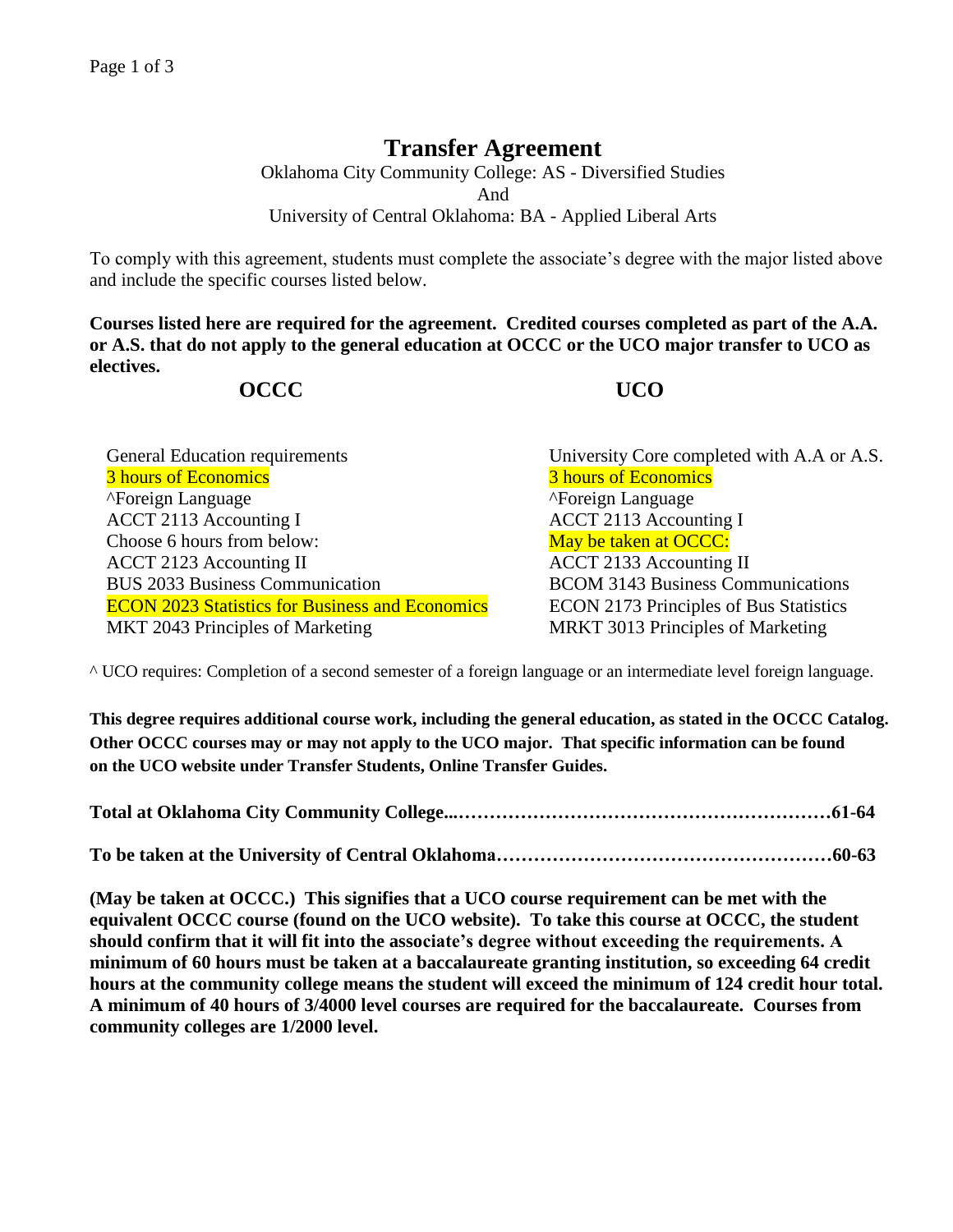## **Major Requirements**

| Elective 3000 or 4000 level courses in at least three of the                     | 63 |
|----------------------------------------------------------------------------------|----|
|                                                                                  |    |
| Geography                                                                        |    |
| <b>Political Science</b>                                                         |    |
| Psychology                                                                       |    |
| Sociology                                                                        |    |
|                                                                                  |    |
|                                                                                  |    |
| Elective 3000 or 4000 level courses in at least two of the                       |    |
|                                                                                  |    |
| A. English                                                                       |    |
| B. History                                                                       |    |
| C. Humanities                                                                    |    |
| 9                                                                                |    |
| Select one course from group A and two from group B:                             |    |
| A. *ENG 4473 Advanced Composition OR                                             |    |
| $ENG$ 4023 Technical Writing OR                                                  |    |
| CSDY 3573 Fundamentals of Creative Writing I OR                                  |    |
| CSDY 3583 Fundamentals of Creative Writing II                                    |    |
| B. MCOM 2053<br><b>Intro to Human Communication OR</b>                           |    |
| <b>Intro to Organizational Communication OR</b><br><b>MCOM</b> 2153              |    |
|                                                                                  |    |
| MCOM 2193                                                                        |    |
| Principles of Public Relations OR<br>MCOM 2623                                   |    |
| Communication Theory OR<br><b>MCOM</b> 3093<br><b>Presentation Techniques OR</b> |    |

\* English courses completed in fulfillment for the Communication Skills area cannot be used to satisfy the Cultural Foundations requirement.

Completion of a second semester of a foreign language (1224) or an intermediate level foreign language.

|  | <b>BIO</b> 4103 History and Science of Nature OR |  |
|--|--------------------------------------------------|--|
|  | <b>CHEM</b> 1003 Chemistry and Society           |  |
|  |                                                  |  |

**Select one of the following:.................................................... 3** GEO 4113 Geographical Information Systems LEAD 2213 Theories of Leadership POL 2013 Political Science Statistics **Select from the following:...................................................... 6** ACCT 2133 Accounting II BCOM 3143 Business Communication FIN 3563 Fundamentals of Business Finance ECON 2173 Principles of Business Statistics LS 3113 Legal Environment of Business MATH 1453 College Algebra for Business **OR** MATH 1513 College Algebra MGMT 3103 Principles of Management MRKT 3013 Principles of Marketing **# Liberal Arts Area of Concentration……………………………24 (Some of these hours may be taken at OCCC.)**  Course work from one of the following areas (courses taken to meet other degree requirements may be applied). At least nine of the

twenty-four hours must be 3000 or 4000 level course work.

NOTE: Some areas of concentration may require more than 24 hours depending on required prerequisites.